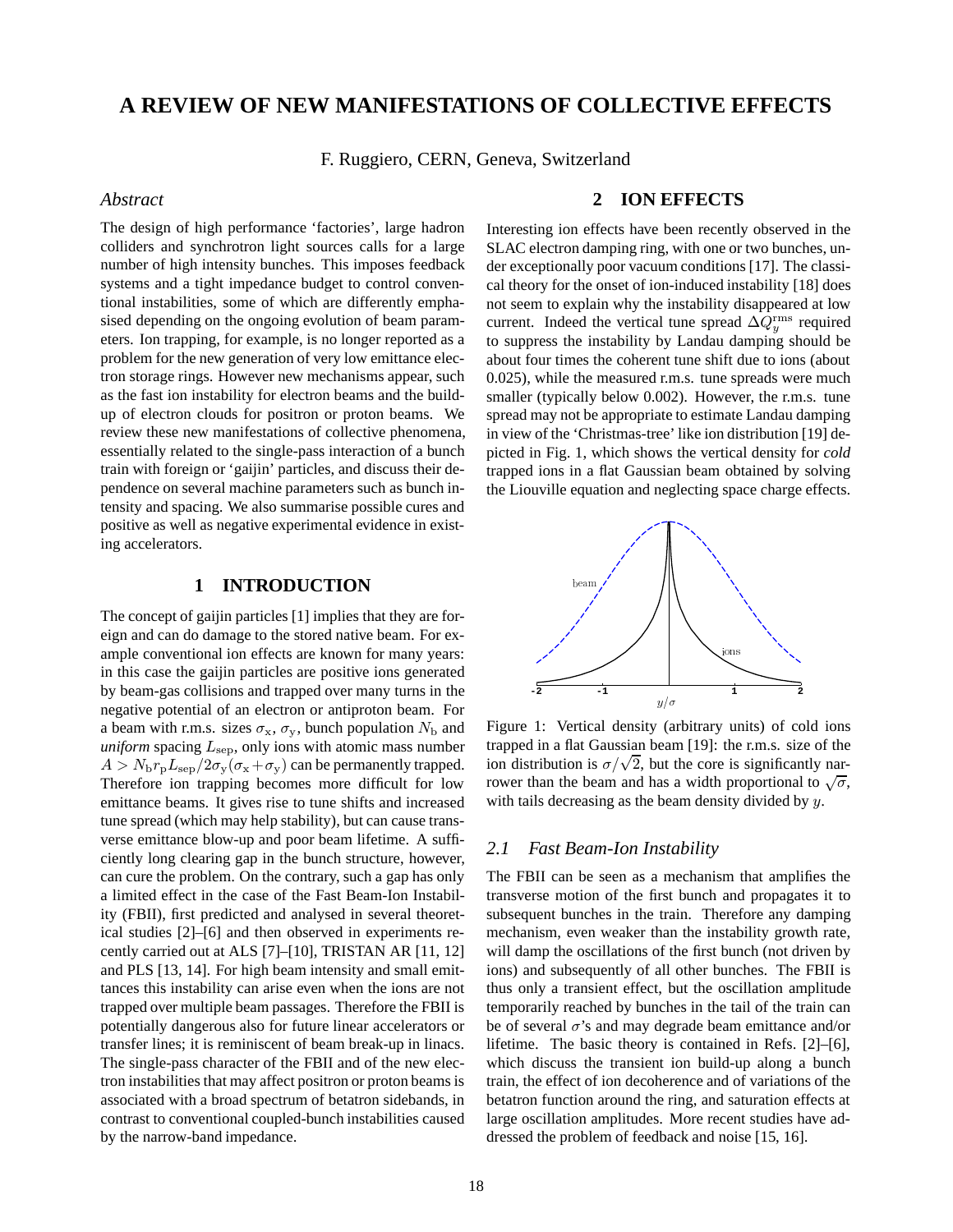For small offsets between beam centroid  $y<sub>b</sub>$  and ion centroid <sup>y</sup>i, the *linearised* equation of motion for the electron beam can be written

$$
\frac{d^2 y_b}{dt^2} + \omega_\beta^2 y_b = 2\omega_\beta \Delta \omega_\beta (y_i - y_b)
$$
 (1)

and describes a free betatron oscillation driven by the beam-ion interaction, characterised by a betatron frequency shift  $\Delta \omega_{\beta} \ll \omega_{\beta}$ . Since ions are continuously produced by collisions with the residual gas, the local frequency shift  $\Delta \omega_{\beta} = \omega_{o} \Delta Q_{\beta}^{\text{tr}} z / L_{\text{tr}}$  increases linearly with the distance  $z = ct - s$  from the head of the bunch train: here  $\omega_o = c/R$ is the angular revolution frequency around the ring of radius R and  $L_{tr}$  is the length of the bunch train. Assuming a Gaussian beam distribution and also a *Gaussian ion distribution* (with r.m.s. sizes smaller by a factor  $\sqrt{2}$ ), for *rigid* dipole oscillations the betatron tune shift at the end of the train is  $\Delta Q^{\text{tr}}_{\beta} = (\kappa L_{\text{tr}} R^2)/(2 Q_{\beta})$ , where the coefficient

$$
\kappa = \frac{4\dot{\lambda}_{\text{ion}}r_{\text{e}}}{3\gamma c\sigma_{\text{y}}(\sigma_{\text{x}} + \sigma_{\text{y}})}
$$

is proportional to the average gas ionization rate per unit length  $\dot{\lambda}_{\text{ion}} \simeq 9 \times 10^8 \left( \frac{\sigma_i}{\text{Mbarn}} \right) \left( \frac{p_{\text{gas}}}{\text{Torr}} \right) N_{\text{b}} / L_{\text{sep}}.$ For a typical ionization cross section  $\sigma_i = 2$  Mbarn (CO at 40 GeV) and a gas pressure  $p_{\text{gas}} = 1$  nTorr, the linear ion density after the passage of a bunch with  $N_{\rm b} = 3 \times 10^{10}$ electrons increases by  $\Delta\lambda_{\rm ion} \sim 180$  ions/m.

The linearised equation of motion for a ion produced at rest with initial displacement equal to the beam offset  $y_{\text{b}}(s, t')$  at time  $t'$  is

$$
\frac{\partial^2 \tilde{y}_i(s,t;t')}{\partial t^2} + \omega_i^2(\tilde{y}_i(s,t;t') - y_{\rm b}(s,t)) = 0,
$$

where  $\omega_i = \sqrt{\frac{4N_b r_p}{3L_s p \sigma_y (\sigma_x + \sigma_y)A}}$  is the ion oscillation frequency. The solution is [5]

$$
\tilde{y}_i(s,t;t') = y_b(s,t) - \int_{t'}^t dt'' \, \frac{\partial y_b(s,t'')}{\partial t''} \cos \omega_i(t-t'')
$$

and the ion centroid is the average over the time interval  $t - s/c$ 

$$
y_{i}(s,t) = \frac{1}{t - s/c} \int_{s/c}^{t} dt' \, \tilde{y}_{i}(s,t;t'). \tag{2}
$$

Therefore, combining Eqs. (1), (2) and using the new time variable z, the governing equation for linearised beam-ion oscillations  $y(s, z) = y<sub>b</sub>(s, s + z)$  becomes

$$
\frac{\partial^2 y(s,z)}{\partial s^2} + \frac{\omega_\beta^2}{c^2} y(s,z) = -\kappa \int_0^z \frac{dz'}{z'} \frac{\partial y(s,z')}{\partial z'} \cos \omega_i(z-z').
$$

The most unstable solution can be represented as a resonant wave propagating in the beam with a slowly varying amplitude A

$$
y(s, z) = \text{Re}\,\mathcal{A}(s, z) \exp\left[\frac{i}{c}(\omega_1 z - \omega_\beta s)\right].\tag{3}
$$

Averaging over rapid oscillations, the equation for A reads

$$
\frac{\partial^2 \mathcal{A}(s,z)}{\partial s \, \partial z} = \frac{\kappa \omega_i}{4\omega_\beta} \, z\mathcal{A}(s,z)
$$

and has solution  $A(s, z) \propto I_o\left((z/L_{\text{tr}})\sqrt{s/c\tau}\right)$ , where the characteristic time  $\tau$  of the linear instability, given by

$$
\tau = \frac{2\omega_{\beta}}{c\kappa\omega_{\rm i}{L_{\rm tr}}^2},
$$

scales as  $\tau^{-1} \sim p_{\text{gas}} k_{\text{b}}^2 \sqrt{N_{\text{b}}^3 L_{\text{sep}} / (\sigma_{\text{y}}^3 (\sigma_{\text{x}} + \sigma_{\text{y}})^3 A)}$ . Typical values of  $\tau$  for future B-factories are in the  $\mu$ s range. Asymptotically, for large s, the oscillation amplitude is  $A \propto \exp\left( \frac{z}{L_{\rm tr}} \sqrt{\frac{s}{c\tau}} \right)$ : the ratio  $z/L_{\rm tr}$  is proportional to the bunch number in the train, so the oscillation amplitude increases exponentially along the bunch train, but depends on s (i.e., on the turn number) 'quasiexponentially' and scales as the product  $s p_{\text{gas}}$ .

#### *2.2 Observations and cures*

Observations of the FBII during dedicated machine experiments, in which either helium or nitrogen gas was intentionally leaked into the vacuum chamber, are in qualitative agreement with theoretical predictions and simulation results. A significant increase of the vertical beam size is observed in a regime where multi-turn ion trapping is not expected, a wide spectrum of betatron sidebands appears and the oscillation amplitude in the tail of the bunch train is larger than in the head. This is convincing evidence of a transient ion effect. However the measured phase advance of the bunch oscillation along the bunch train [12], proportional to the ion frequency according to Eq. (3), is about half of the value predicted by the linear theory for rigid oscillations of Gaussian beams. Also the measured variation of betatron tune along the bunch train is sometime negative, rather than positive, and points to possible additional effects of conventional short-range wakefields.

Variations of the betatron function along the ring can give rise to a significant spread  $\delta\omega_i$  of the ion frequency. As a consequence the beam oscillation amplitude grows exponentially with the number of turns [3] and the instability rise time is multiplied by  $2 \delta \omega_i L_{tr}/c$ , reaching typical values in the ms rather than  $\mu$ s range for future B-factories. A fast feedback system is then effective in damping the instability without beam quality degradation [15, 16]. Another possible cure is Landau damping, induced either by octupoles or by a large chromaticity. This may be the reason why no systematic observation of FBII is reported in the ESRF, although a beam halo is sometimes observed at startup in presence of local pressure bumps ( $p_{\rm gas} \sim 10^{-6}$  Torr) and both for 1/3 or 2/3 bunch filling pattern [20].

### **3 ELECTRON CLOUD EFFECTS**

Synchrotron radiation from positron or proton bunches creates photoelectrons at the pipe wall. These photoelectrons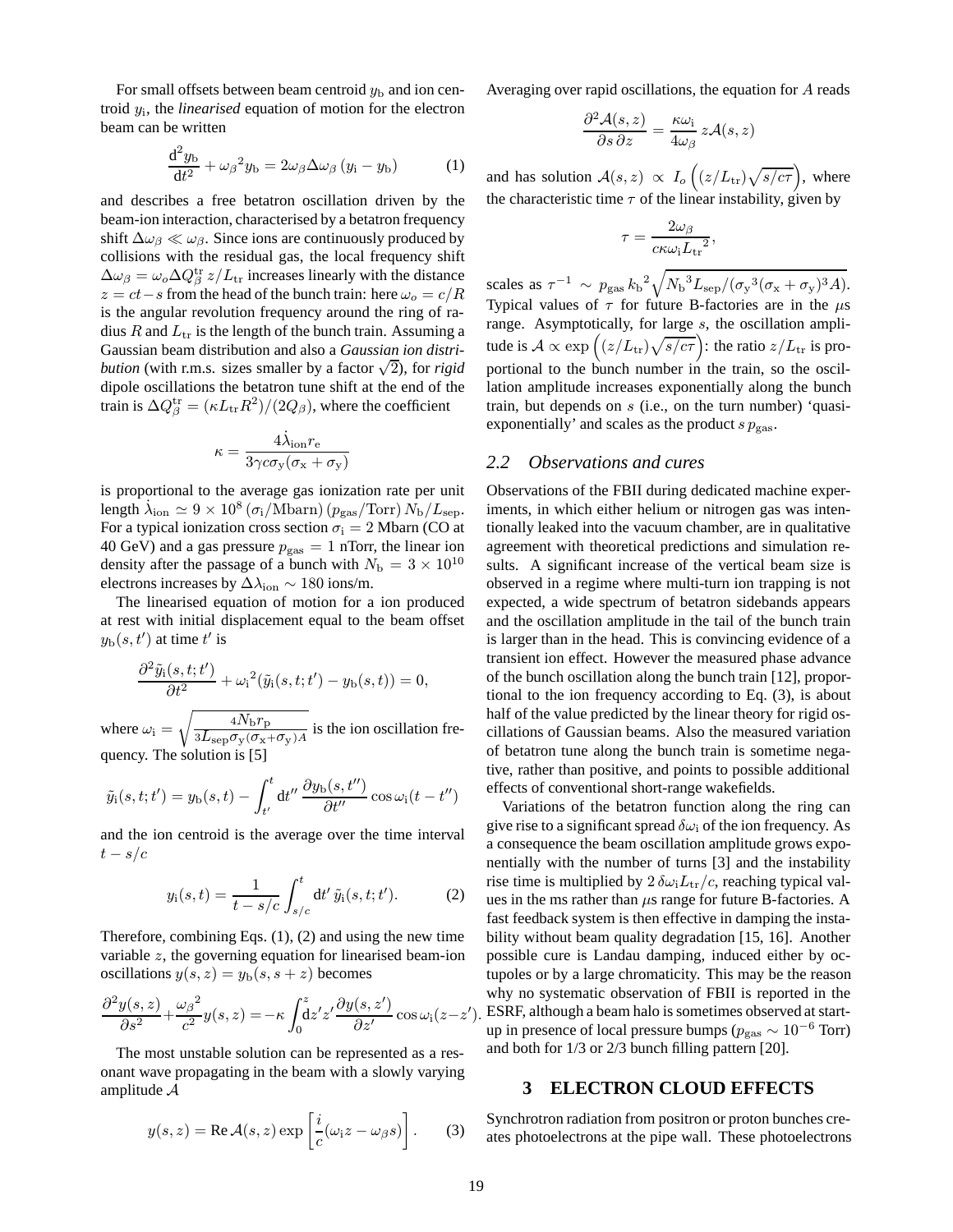are pulled towards the positively charged bunch. When they hit the opposite wall, they generate secondary electrons which can in turn be accelerated by the next bunch if they are slow enough to survive. Depending on surface reflectivity, photo-emission and secondary-emission yields, this mechanism can lead to the fast build-up of an electron cloud only limited by space charge effects, with potential implications for beam stability (the predicted rise times are 0.1 ms for the KEKB LER and 0.3 ms for the PEP-II LER) and heat load on the cold LHC beam screen.

For short bunch spacings, photoelectrons may interact with several bunches before hitting the opposite wall; this *photoelectron dominated regime* was originally studied by Ohmi [21] to explain a coupled-bunch instability observed at the KEK Photon Factory [22], where conventional electromagnetic wakefields could not account for the observed intensity dependent shift of the vertical betatron sidebands. For low wall reflectivity, the initial position of primary photoelectrons depends on the vertical offset of the first bunch. In field-free regions, they are accelerated by the bunch and form a horizontal strip; the next bunch experiences a vertical force proportional to the offset of the first bunch, therefore the photoelectron cloud behaves like a wakefield.

Further observations at BEPC [23] have confirmed a fast vertical instability of the positron beam with low threshold current, strongly dependent on bunch separation and chromaticity, different from the instability observed at CESR [24] and successfully explained in terms of electrons trapped by the dipole magnetic field combined with the static quadrupole electric field from Distributed Ion Pump leakage. More recently, direct evidence for electron effects in the APS [25] has been obtained by measuring a large variation of the electron current collected by a probe with the intensity of the positron beam.

Electron cloud effects are expected in the positron ring of the Frascati Φ-factory. The maximum beam current accumulated in multi-bunch mode is about 250 mA, i.e. 5% of the nominal value, limited by residual gas pressure in the (aluminium) vacuum chamber, but no evidence of electron cloud instability has been detected so far. Simulations by M. Furman, assuming unit reflectivity, unit photo-electron yield, 99% efficiency of the ante-chamber slot and 5% of the nominal beam current, indicate a transverse instability rise time of about 10 ms in the dipole magnets. Simulations by F. Zimmermann under similar conditions for the fieldfree regions indicate a rise time of about 2 ms. This should be compared to the betatron damping time of 36 ms. The assumption of *unit* photo-electron yield is probably pessimistic, since the critical energy of the synchrotron radiation in the bends is only 210 eV: the instability growth rate scales about linearly with the photo-electron yield and this may explain the discrepancy between simulations and observation.

The linear photon flux due to synchrotron radiation in the LHC is  $\Phi_{\gamma} \simeq 10^{17} \frac{\text{photons}}{\text{m} \cdot \text{s}}$ . The critical energy of these photons is  $\varepsilon_{cr} \simeq 45$  eV, i.e., well above the work<br>function for comparing functionate [28] of the comparing function for copper. A first estimate [28] of the corresponding heat load on the cold beam screen gave a linear power of about 0.2 W/m comparable to the heat load due to synchrotron radiation. This estimate does not include a possible electron cloud build-up associated with secondary emission, which can significantly increase the power deposition and, according to earlier simulations [27], can lead to a very fast horizontal multi-bunch instability. An intensive research program [26] has been set up at CERN to measure the relevant physical quantities and to validate analytic estimates and simulation results: a fairly complete account of the contributions to this 'crash program' can be found in Refs. [27]–[44].

For a uniform illumination of the beam screen, corresponding to high surface reflectivity, the average energy gain in a dipole magnet is smaller by a factor two compared to a field-free region, since only the vertical component of the beam force is effective in accelerating the electrons. Indeed they spiral along the vertical magnetic field lines with typical Larmor radii of a few  $\mu$ m and perform about a hundred cyclotron rotations during a bunch passage. On the other hand, the heat load in a dipole magnet is drastically reduced if the screen reflectivity is much smaller than unity: in this case, photoelectrons and secondary electrons are produced only near the horizontal plane, where the vertical component of the beam force is very small. A simple geometrical solution to reduce both the photoelectric yield and the forward scattered reflectivity, is to arrange near perpendicular incidence of the photons. A structure which has been studied is a ribbed, sawtooth shaped Cu surface in the median plane where photons impinge at near perpendicular incidence. A photoelectron yield per adsorbed photon of 0.05 and a forward scattered photon reflectivity of about 2% were measured from this surface [32].



Figure 2: Electron energy gain (keV) versus initial radial offset (cm) for the LHC: the solid curve diverging at small radial offsets is the kick approximation, the two lower curves refer to Gaussian and rectangular longitudinal bunch distributions. Here the peaks correspond to electrons temporarily trapped in the bunch potential, performing an integer number of oscillations plus one quarter [31].

In kick approximation, i.e. neglecting the electron motion during the passage of the proton bunch, the maximum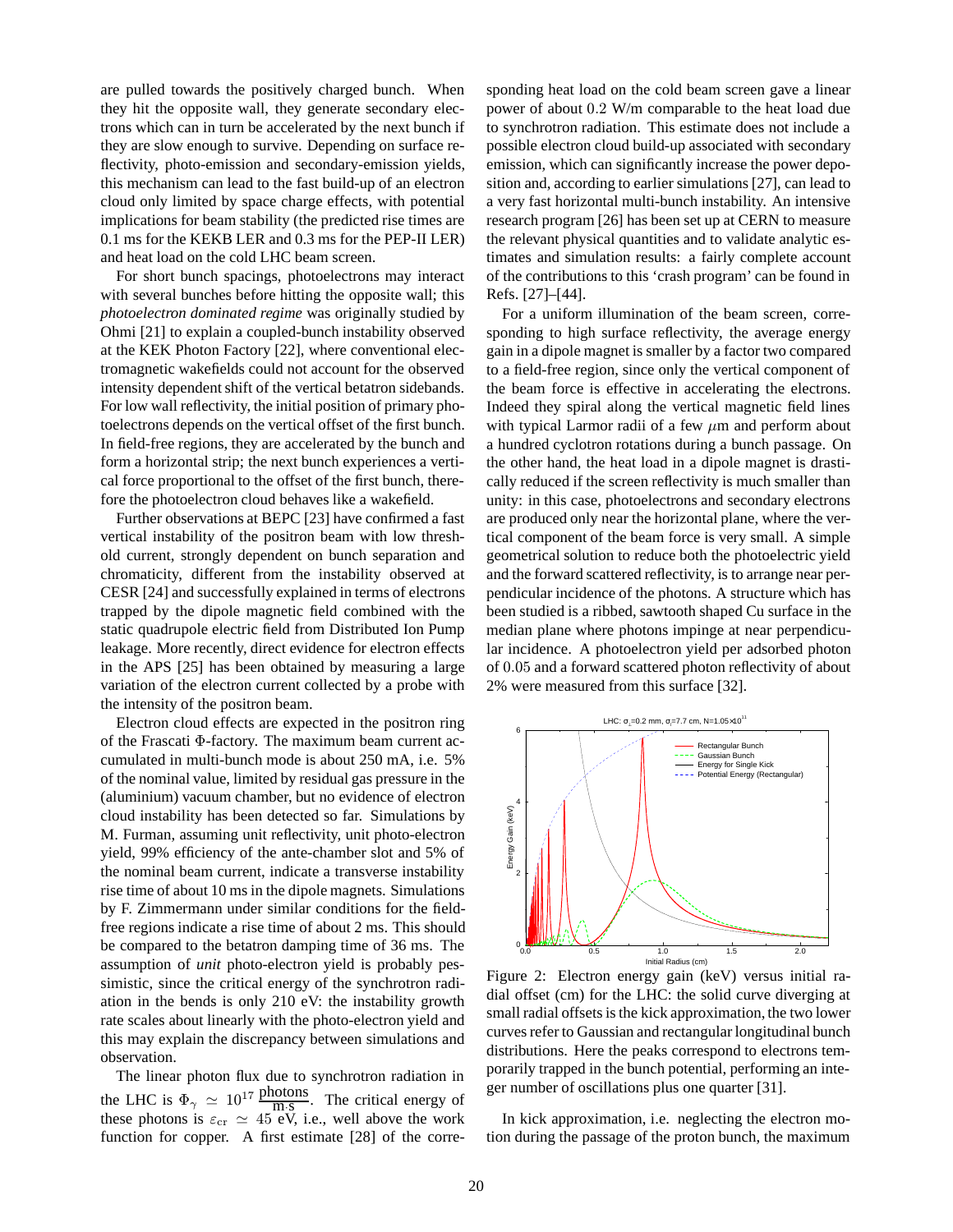energy gain of an electron initially at rest with radial offset a from the beam axis is independent of the bunch length and given by  $\varepsilon_{\text{max}} = 2m_e c^2 N_b^2 r_e^2 / a^2$ , where c is the speed of light m, the electron mess and r, its classical speed of light,  $m_e$  the electron mass and  $r_e$  its classical radius. For a photoelectron starting at the wall  $a \simeq 2$  cm of the LHC beam screen,  $\varepsilon_{\text{max}} \simeq 200 \text{ eV}$  and the corresponding travel time to the opposite wall is about 5 ns, i.e., significantly shorter than the 25 ns bunch spacing. The LHC is therefore in a very different regime from B-factories. When the next bunch arrives, there is a relatively uniform distribution of photoelectrons (plus secondary electrons) in the screen cross section: the energy gain can reach a few keV and these fast particles hit very quickly the screen walls, producing low energy secondary electrons. However, for a correct modelling of the electron motion during the bunch passage [31] one has to cut the bunch into several transverse slices (typically 50). This is important for electrons near the beam axis, when the energy gain in kick approximation is largely overestimated (see Fig. 2), and is a key ingredient in all recent simulations of the LHC electron cloud dynamics [34, 35, 36, 40, 43].

### *3.1 Electron Cloud build-up in the LHC*

Here I shortly review the theory of electron cloud build-up recently developed at CERN by G. Stupakov [39] and use his quasi-analytic results to discuss the dependence of the *critical* secondary emission yield  $\delta_{cr}$  on the bunch population  $N_{\rm b}$  and bunch separation  $L_{\rm sep} = ct_{\rm sep}$ .

The average number of secondary electrons emitted when a primary electron of energy  $W$  hits a metal surface with incidence angle  $\theta$  from the normal can be written [45]

$$
\delta_{\text{SEY}}(W,\theta) = \frac{\delta_{\text{max}}}{\cos\theta} h\left(\frac{W}{W_o}\right),\tag{4}
$$

where the maximum yield  $\delta_{\text{max}}$ , corresponding to a primary electron energy  $W<sub>o</sub>$  typically around 400 eV, is a characteristic of the metal ( $\delta_{\text{max}} = 1.3 \div 2.5$  for copper, depending on surface preparation and *electron dose*), while  $h$  is a universal function having the phenomenological expression  $h(\xi) = 1.11 \xi^{-0.35} \left( 1 - e^{-2.3 \xi^{1.35}} \right)$ .

With some simplifying assumptions about the shape of the beam screen (circular with radius  $a$ ) and the velocity distribution of the secondary electrons (half-Maxwellian with characteristic energy  $W_s = mv_s^2$ ), it is possible to solve analytically the Vlasov equation describing the free solve analytically the Vlasov equation describing the free drift of these electrons along the vertical magnetic field lines in a bending dipole. The initial phase space distribution for secondary electrons produced at the screen wall bution for secondary electrons produced at the with vertical coordinate  $y_o(x) = \sqrt{a^2 - x^2}$  is

$$
f_{e}^{(o)}(x, y, v) = n_o(x) \sqrt{\frac{2m}{\pi W_s}} e^{-mv^2/2W_s} \delta(y \pm y_o(x)),
$$

where  $n_o(x)$  denotes the initial electron surface density at the screen wall projected on the horizontal plane (particles per unit area in the horizontal plane) and the velocity  $v > 0$  is directed from the wall towards the beam axis. The vertical drift velocity along the magnetic field lines is  $v_y = \mp v y_o/a$  and the evolution of the electron cloud density  $n_e(x, y, t)$  during the time interval between two subsequent bunches is given by

$$
n_{e}(x, y, t) = \frac{2n_{o}(x)}{tv_{s}y_{o}(x)/a} [\lambda^{-}(x, y, t) + \lambda^{+}(x, y, t)],
$$

where the two terms in square brackets account for electrons drifting away from the upper or lower parts of the screen walls, respectively, and  $\lambda^{\mp}(x, y, t)$  =  $\frac{1}{\sqrt{2}}$  $rac{1}{2\pi}$  exp  $\left[-\frac{1}{2}\right]$  $\left(\frac{y \mp y_o(x)}{t v_s y_o(x)/a}\right)^2$ . We now assume that the surviving first generation electrons hit the screen wall *instantaneously* after the passage of the next bunch. Combining their energy gain  $W(x, y) = \varepsilon_{\text{max}} a^2 y^2 / (x^2 + y^2)^2$ , in kick approximation and in presence of a vertical magnetic field, with the secondary electron yield given by Eq. (4), we thus get the 'second generation' electron surface density

$$
n_1(x) = \int_{-y_o(x)}^{y_o(x)} \mathrm{d}y \, \delta_{\mathrm{SEY}}(W(x, y), \theta(x)) \, n_{\mathrm{e}}(x, y, t_{\mathrm{sep}}).
$$

Here  $\theta(x) = \arccos(y_o(x)/a)$ .



Figure 3: Minimum value of the critical secondary electron yield [39] versus bunch population for a bunch spacing of 7.5 m and 15 m, pipe radius  $a = 2$  cm and secondary electron energy  $W_s = 10$  eV.

Build-up of the electron cloud will take place if  $n_1(x)$  $n_o(x)$ , i.e., if  $\delta_{\text{max}} > \delta_{\text{cr}}(x)$  where

$$
\delta_{\rm cr}^{-1}(x) = \int_{-y_o(x)}^{y_o(x)} dy \, h \left( W(x, y) \right) \, \frac{a}{y_o(x)} \, \frac{n_{\rm e}(x, y, t_{\rm sep})}{n_o(x)}.
$$

This defines a critical value  $\delta_{\rm cr}$ , weakly dependent on the horizontal position  $x$  along the beam screen cross section, for the maximum secondary electron yield: if  $\delta_{\text{max}}$  is smaller than the critical value, there is no spontaneous amplification of the electron cloud density. For nominal LHC parameters ( $N_{\rm b} = 10^{11}$ ,  $L_{\rm sep} = 7.5$  m) and assuming a typical secondary electron energy  $W_s = 10$  eV, one finds a minimum  $\delta_{cr}$  of about 1.35, in agreement with simulation results [40, 43]. Such a low value for  $\delta_{\text{max}}$  may not be easy to achieve, especially in the initial phase of operation until